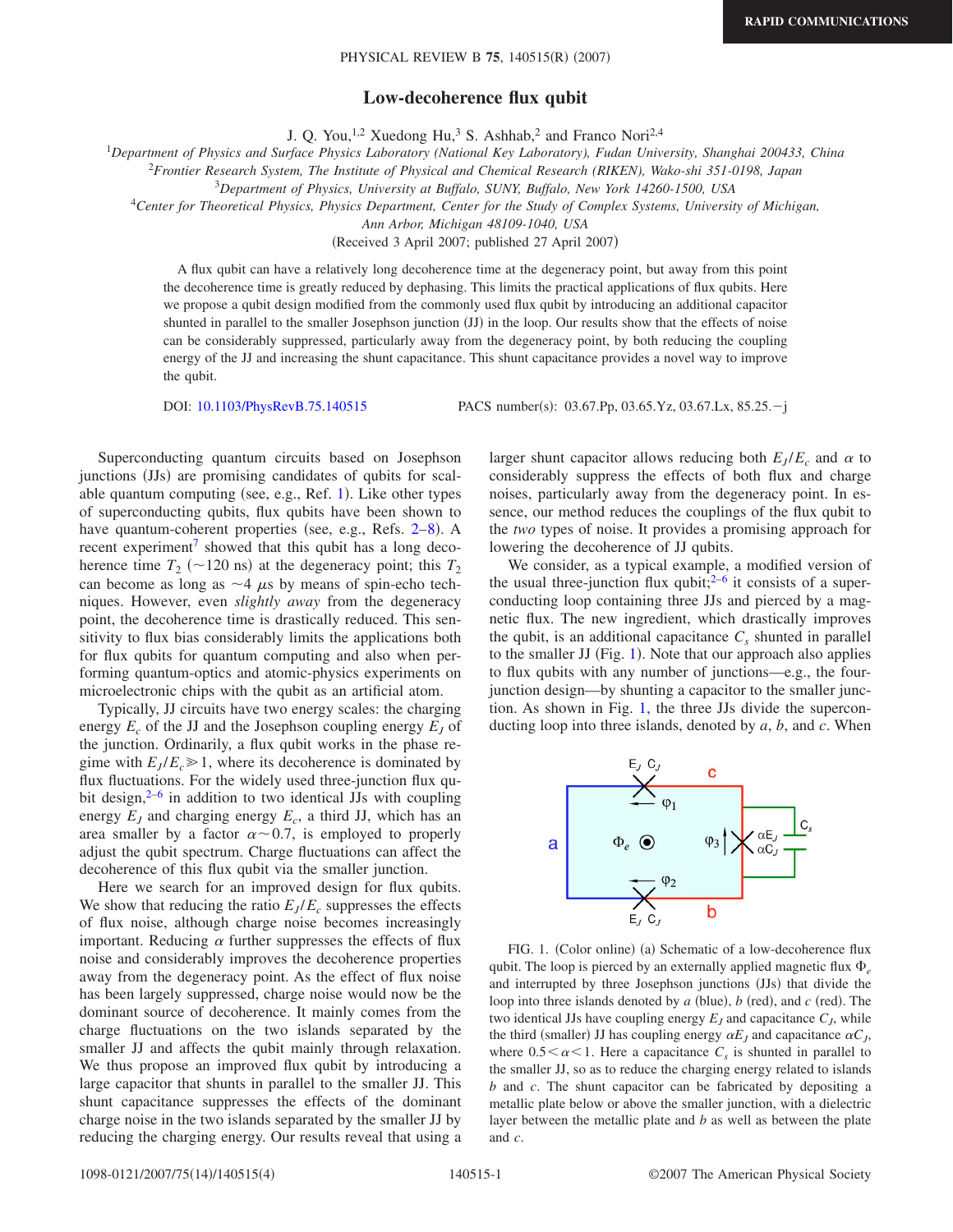the environment-induced charges on the three islands are taken into account, the Hamiltonian of the system is *H*  $=E_p(n_p - \delta N_a)^2 + E_m[n_m - (\delta N_b - \delta N_c)]^2 + U(\varphi_p, \varphi_m)$ , where  $n_k$  $=-i\partial/\partial\varphi_k$  ( $k=p,m$ ),  $E_p=2E_c$ , and  $E_m=E_p/(1+2\beta)$ , with  $E_c$  $=e^2/2C_J$  and  $\beta = \alpha + C_s/C_J$ . Here  $E_p$  is the charging energy of the island  $a$ ,  $E_m$  is the effective charging energy related to islands *b* and *c*, and  $\delta N_i$  ( $i = a, b$ , and *c*) are the environmentinduced charges (in units of  $2e$ ) on the islands. The potential energy is  $U(\varphi_p, \varphi_m) = 2E_J(1 - \cos \varphi_p \cos \varphi_m) + \alpha E_J[1]$  $-\cos(2\pi f + 2\varphi_m)$ , where  $\varphi_p = (\varphi_1 + \varphi_2)/2$  and  $\varphi_m = (\varphi_1 + \varphi_2)/2$  $(-\varphi_2)/2$ . The reduced flux *f* is given by  $f = f_e + \delta f$ , with  $f_e$  $=\Phi_e/\Phi_0$  and  $\delta f = \delta \Phi/\Phi_0$ , where  $\Phi_e$  is the externally applied magnetic flux in the loop,  $\delta\Phi$  the flux fluctuations, and  $\Phi_0$  $= h/2e$ .

We study the environment-induced effects on the qubit by expanding the Hamiltonian *H* into a series and truncating it to keep the interaction terms to lowest order. Including the environmental Hamiltonian *H*<sub>env</sub>, we can write the total Hamiltonian  $H_t$  as  $H_t = H_q + H_{env} + H_{int}$ , where  $H_q = H(\delta N_i)$  $=0, \delta f = 0$ ) is the Hamiltonian of the qubit and the interaction Hamiltonian takes the form  $H_{int}=-2E_p n_p \delta N_a-2E_m n_m(\delta N_b)$  $-\delta N_c$ ) -  $I\Phi_0 \delta f$ , where  $I = -\alpha I_c \sin(2\pi f_e + 2\varphi_m)$  with  $I_c$  $= 2 \pi E_J / \Phi_0$ .

To study the coherence properties of this flux qubit, we project the total Hamiltonian onto the subspace spanned by the qubit eigenstates  $|0\rangle$  and  $|1\rangle$  with eigenenergies  $E_0$  and *E*1, the two lowest energy levels of the quantum device. Now the flux-qubit Hamiltonian is reduced to  $H_q = \frac{1}{2} \varepsilon \sigma_z$ , with  $\varepsilon = E_1 - E_0$  and  $\sigma_z = |1\rangle\langle 1| - |0\rangle\langle 0|$ , while the interaction Hamiltonian is reduced to

$$
H_{\text{int}} = -\sum_{i} \left[ \sigma_{z} X_{i} - (\sigma_{+} Y_{i} + \text{H.c.}) \right], \tag{1}
$$

<span id="page-1-1"></span>with  $\sigma_{+} = |1\rangle\langle 0|$ . Here the longitudinal couplings  $X_i$ , *i*=*f*, *a*, *b*, and *c*, are  $X_i(t) = A_i \delta \lambda_i(t)$ , with  $A_f = \frac{1}{2} \Phi_0(\langle 1 | I | 1 \rangle - \langle 0 | I | 0 \rangle)$ ,  $A_a = E_p(\langle 1 | n_p | 1 \rangle - \langle 0 | n_p | 0 \rangle),$ and  $A_b = -A_c = E_m(\langle 1 | n_m | 1 \rangle)$  $-\langle 0 | n_m | 0 \rangle$ ). The transverse couplings *Y<sub>i</sub>* are *Y<sub>i</sub>*(*t*)=*B<sub>i</sub>* $\delta \lambda_i(t)$ , where  $B_f = \Phi_0 \langle 1 | I | 0 \rangle$ ,  $B_a = 2E_p \langle 1 | n_p | 0 \rangle$ , and  $B_b = -B_c$  $= 2E_m\langle 1 | n_m | 0 \rangle$ . The fluctuations are  $\delta \lambda_f = \delta f$  for the flux noise and  $\delta \lambda_i \equiv \delta N_i$  (*i*=*a*, *b*, and *c*) for the charge noises related to the three islands. The longitudinal coupling term  $\sigma_z X_i$  leads to pure dephasing between the qubit states, while the transverse coupling term  $\sigma_{+}Y_i$ +H.c. leads to relaxation. One way to suppress decoherence from *both* pure dephasing and relaxation is to reduce the longitudinal and transverse couplings by decreasing  $|A_i|$  and  $|B_i|$ . This general method of decoherence suppression applies *irrespective* of the particular behavior of  $\lambda_i(t)$ —i.e., whether it is Gaussian or non-Gaussian noise.

We first study the conventional three-junction flux qubit, without the shunt capacitance  $C_s$ . We take  $\alpha = \beta = 0.8$ , as in the experiment in Ref. [3.](#page-3-5) Figures  $2(a)-2(c)$  $2(a)-2(c)$  show the flux dependence of the energy levels. The lowest two levels around the degeneracy point  $f_e \equiv \Phi_e / \Phi_0 = 0.5$  are employed as the qubit states. To characterize the effects of the flux noise on this qubit, we introduce longitudinal and tranverse coupling strengths defined by  $F_z = |A_f|^2$  and  $F_x = |B_f|^2$ , respectively. To compare the contributions of charge noise with flux

YOU *et al.* PHYSICAL REVIEW B 75, 140515(R) (2007)

<span id="page-1-0"></span>

FIG. 2. (Color online) (a)–(e) Energy levels of the flux qubit versus the reduced magnetic flux  $f_e = \Phi_e / \Phi_0$  for  $\alpha = \beta = 0.8$  and  $E_J/E_c = (a)$  60, (b) 35, and (c) 20 as well as  $\alpha = \beta = 0.6$  and  $E_J/E_c =$ (d) 60 and (e) 35. Here only the lowest four energy levels are shown. (f)–(j) Coupling strength (in units of  $E_J^2$ ) versus the reduced flux  $f_e$ , which corresponds to  $(a)$ – $(e)$ , respectively. In this figure and the following one, other coupling strength parameters for charge noise are not shown because they are orders of magnitude smaller.

noise, we define the longitudinal and transverse coupling strengths  $C_{zi} = \kappa_i |A_i|^2$  and  $C_{xi} = \kappa_i |B_i|^2$  for the charge noise, where  $i = a$ , *b*, and *c*. The coefficient  $\kappa_i$  characterizes the relative contribution of each charge noise and is defined as  $\kappa_i = S_i(\omega) / S_f(\omega)$ —i.e., the ratio between the power spectra of each charge noise and the flux noise. This definition is reasonable as the qubit relaxation rate is proportional to both  $|B_i|^2$  and the power spectrum of the noise, as shown below [see Eq. ([2](#page-2-0))]. We estimate  $\kappa_i$  by considering the  $1/f$  noise with power spectrum  $K_i / |\omega|$ . Here  $K_i$  is determined from experiments. Typically,  $K_{charge} = (0.3 \times 10^{-3})^2$  for the charge noise<sup>9</sup> and  $K_{\text{flux}} = 3 \times 10^{-12}$  for the flux noise.<sup>7</sup> For simplicity, the same  $K_{charge}$  is used for the three charge noises related to the islands *a*, *b*, and *c*, so that  $\kappa_i = K_{\text{charge}} / K_{\text{flux}} = \kappa$ .

In Figs.  $2(f)-2(h)$  $2(f)-2(h)$ , we show the flux dependence of the coupling strengths  $F_z$ ,  $F_x$ , and  $C_x$ . At  $f_e = 0.5$ ,  $F_z$  falls to zero, while  $F<sub>x</sub>$  rises to its peak. This implies that, at the degeneracy point  $f_e$ =0.5, the first-order pure dephasing due to flux noise disappears and the flux qubit decoherence is dominated by relaxation. However, for a large  $E_J/E_c$  [see, e.g., Fig. [2](#page-1-0)(f)], pure dephasing dominates when  $f_e$  is slightly away from the degeneracy point. For decreasing  $E_J/E_c$ , the valley of  $F_z$ around  $f_e$ =0.5 becomes broader, while the peak of  $F_x$  becomes less sharp and its height is gradually reduced. In Figs.  $2(f)-2(h)$  $2(f)-2(h)$  we also show the dominant  $C_{xb} = C_{xc} \equiv C_x$  curves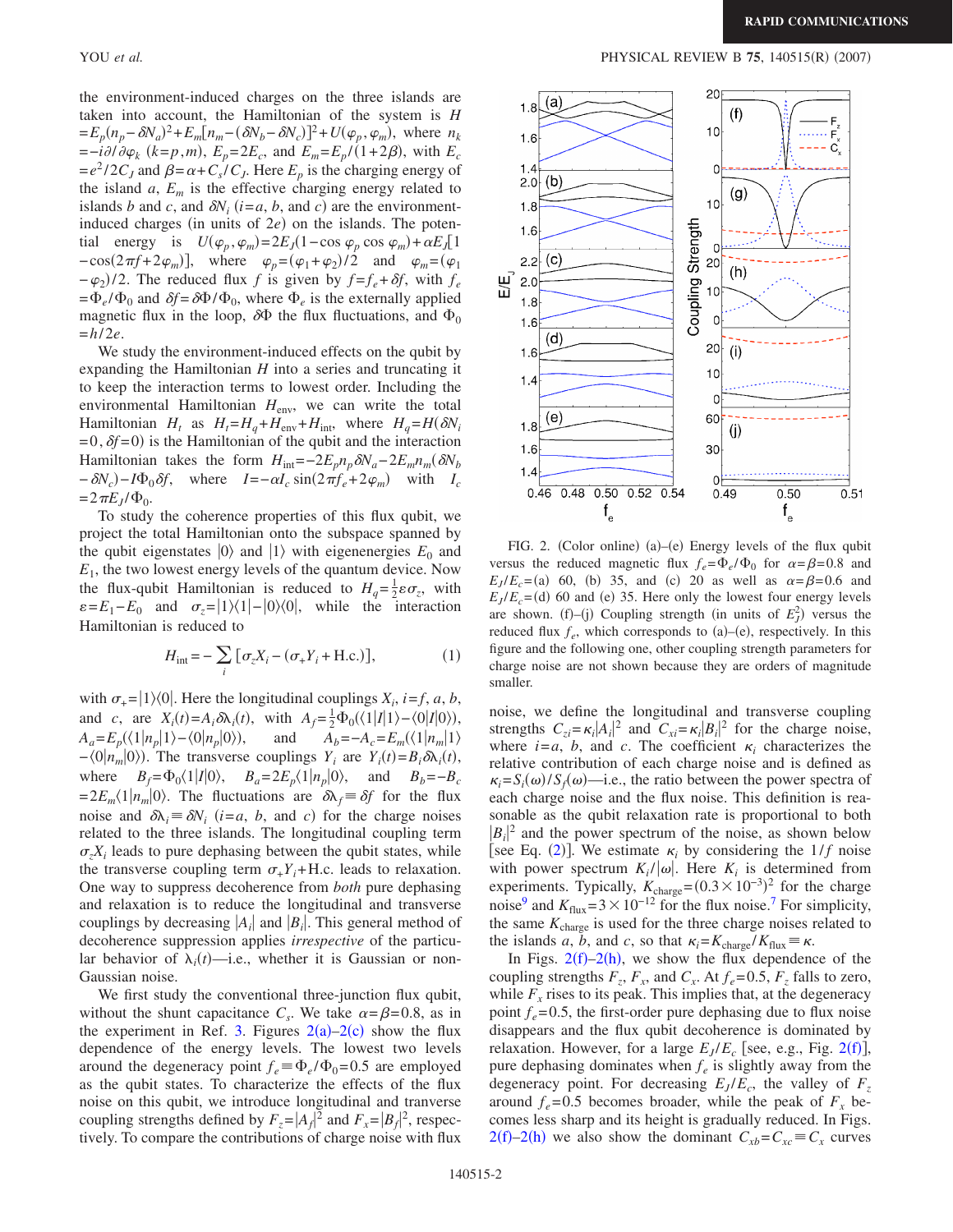<span id="page-2-1"></span>

FIG. 3. (Color online) (a) and (b) Energy levels of the flux qubit versus the reduced magnetic flux  $f_e$ . Here, (a)  $\alpha$ =0.8,  $\beta$ =1.5, and  $E_J/E_c = 20$  and (b)  $\alpha = 0.6$ ,  $\beta = 4$ , and  $E_J/E_c = 35$ . (c) and (d) Coupling strength (in units of  $E_J^2$ ) versus the reduced flux  $f_e$ , which correspond to (a) and (b), respectively.

due to charge fluctuations on the smaller islands *b* and *c*. The quantity  $C_x$  characterizes qubit relaxation induced by charge noise and should be compared to the  $F<sub>x</sub>$  curves in the figures. Notice that when  $E_J/E_c$  decreases, charge noise plays an increasingly important role and eventually is more important than flux noise in terms of relaxation [compare the dashed and dotted curves in Fig.  $2(h)$  $2(h)$ ]. We note here that as shown in Ref. [2,](#page-3-1) the energy levels of the flux qubit are very flat versus the offset charges. This insensitivity of the energy splittings to the charge fluctuations implies a very weak pure dephasing caused by charge noise. Indeed, we numerically calculated the longitudinal coupling strengths  $C_{za}$  and  $C_{zb}$  $= C_{zc} \equiv C_{z}$  for our system and found that these quantities are orders of magnitude smaller than  $C_x$ . These results further reveal that the charge-noise-induced dephasing is weak.

Now we reduce the size of the smaller JJ in the conventional 3JJ flux qubit to  $\alpha = \beta = 0.6$ . We also show the flux dependence of the energy levels [Figs.  $2(d)$  $2(d)$  and  $2(e)$ ] and the coupling strengths [Figs.  $2(i)$  $2(i)$  and  $2(j)$ ]. Here the coupling strengths  $F_z$  and  $F_x$  are reduced and become flatter around  $f_e = 0.5$ . This reduction of the flux-noise effects is due to the decrease of the circulating current *I* with  $\alpha$ . However, the coupling strength  $C_x$  becomes much larger than  $F_z$  and  $F_x$ because the effects of charge noise are strengthened due to the increase of both charging energy  $E_m$  and transition matrix element  $\langle 1 | n_m | 0 \rangle$ . The results here reveal that the *decoherence* of the flux qubit is *sensitive* to the values of  $\alpha$  and  $\beta$  of the small JJ (here  $\alpha = \beta$ ). Moreover, the coupling strength  $C_x$ increases rapidly with decreasing  $E_I/E_c$  [see the dashed curves in Figs.  $2(i)$  $2(i)$  and  $2(j)$ ]. In short, decreasing  $\alpha$  reduces the coupling strength between the flux qubit and the flux environment, and makes the coupling strength less sensitive to the flux bias so that pure dephasing becomes less important near the degeneracy point. However, decreasing  $\alpha$  also leads to a dramatic increase in the coupling strength between the flux qubit and its charge environment, to the degree that it may become the dominant decoherence channel.

To achieve an improved flux qubit in which the effects of both charge and flux noises are reduced significantly, we

## LOW-DECOHERENCE FLUX QUBIT **PHYSICAL REVIEW B** 75, 140515(R) (2007)

shunt a large capacitance in parallel to the smaller JJ (see Fig. [1](#page-0-0)) so as to decrease the charging energy  $E_m$  while keeping the ratio  $\alpha$  small. In Fig. [3](#page-2-1) we present two examples in which the effects of the charge noise are reduced. In both cases, a small and flat  $C_x$  is achieved. Also, we show that the coupling strengths  $F_z$  and  $F_x$  are smaller and flatter in Fig.  $3(d)$  $3(d)$  than in Fig.  $3(c)$ . These results indicate that for a suitably chosen  $E_J/E_c$  ratio, by optimally decreasing  $\alpha$  and increasing  $\beta$  one can reduce the coupling of the qubit to *both* flux and charge noises, so that pure dephasing can be considerably reduced in a *wide region* around the degeneracy point  $f_e = 0.5$  and the relaxation is significantly suppressed. This corresponds to an improved flux qubit with low decoherence.

Note that the parameter  $\alpha$  has a lower bound of 0.5 for the flux qubit; when  $\alpha \leq 0.5$ , the double-well potential reverts back to a single-well potential and the circuit behaves like a phase qubit. Also, the shunt capacitance should have an upper bound when other factors are taken into account. For instance, a very large shunt capacitance needs a thicker dielectric insulator for fabricating the external capacitor. In this case, the decoherence originating from phonon radiation<sup>10</sup> and defects in the thicker insulator $11$  may play more important roles. Furthermore, when the shunt capacitance increases, the energy gap  $\Delta$  of the qubit at the degeneracy point narrows down, raising the single-qubit operation time  $h/\Delta$ . This decrease in  $\Delta$  is another factor one needs to consider in determining the upper bound of the shunt capacitance. One should keep in mind here that reducing  $\alpha$  increases  $\Delta$ . As a result, with properly chosen values of  $\alpha$  and  $\beta$ , the gap  $\Delta$  is not necessarily decreased in the optimized design, as we shall show with an example below.

Finally, we discuss the relation between the decoherence rate and our defined coupling strengths. When each transverse coupling term in Eq.  $(1)$  $(1)$  $(1)$  is treated as a perturbation, according to the Fermi golden rule, one can obtain the  $(|B_i|$ -dependent) relaxation rate for each noise:

$$
\Gamma_1^{(i)} = \frac{1}{\hbar^2} |B_i|^2 S_i(\omega_{10}),
$$
\n(2)

<span id="page-2-0"></span>where  $\omega_{10} = (E_1 - E_0)/\hbar$  and the power spectrum is defined by  $S_i(\omega) = \int_{-\infty}^{+\infty} dt \langle \lambda_i(t+\tau) \lambda_i(t) \rangle e^{-i\omega \tau}$ . The sum of all  $\Gamma_1^{(i)}$  gives the total relaxation rate  $\Gamma_1=1/T_1$ , where  $T_1$  is the relaxation time.

The longitudinal qubit-environment coupling introduces a random phase between the qubit eigenstates. At time  $\tau$  this random phase is  $\Delta \phi_i = (1/\hbar) \int_0^{\tau} dt X_i(t)$ . For a Gaussian noise, the dephasing factor  $\eta_i(\tau)$  is given by  $e^{-\eta_i(\tau)} \equiv \langle e^{i\Delta \phi_i} \rangle$  $=\exp[-\frac{1}{2}\langle(\Delta\phi_i)^2\rangle]$ , where the brackets  $\langle \cdots \rangle$  denote the quantum statistical average over the environment. Because  $X_i(t)$  $=A_i\delta\lambda_i(t)$ , one can write the dephasing factor as

$$
\eta_i(\tau) = \frac{1}{\hbar^2} |A_i|^2 \int_{\omega_c}^{+\infty} d\omega S_i(\omega) \frac{\sin^2(\omega \tau/2)}{2\pi(\omega/2)^2},
$$
(3)

<span id="page-2-2"></span>where  $\omega_c$  is a low-frequency cutoff determined by the measurement time. The pure dephasing rate  $\Gamma_{\varphi} = 1/T_{\varphi}$  is defined by  $\Sigma_i \eta_i(T_\varphi) = 1$ . The dephasing factor  $\eta_i(\tau) \propto |A_i|^2$ , consistent